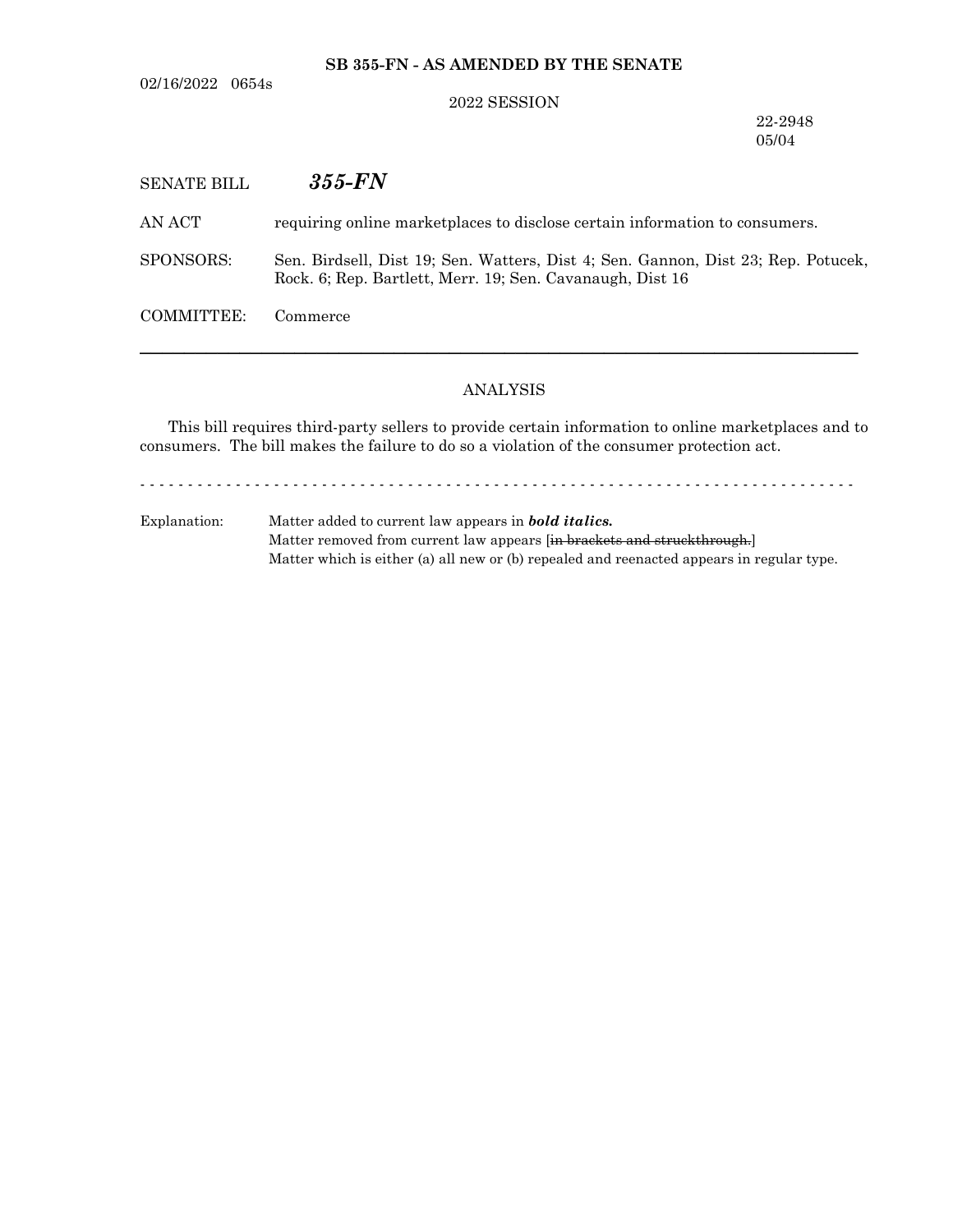#### STATE OF NEW HAMPSHIRE

#### *In the Year of Our Lord Two Thousand Twenty Two*

AN ACT requiring online market places to disclose certain information to consumers.

*Be it Enacted by the Senate and House of Representatives in General Court convened:*

1 New Chapter; Regulation of Online Marketplaces. Amend RSA by inserting after chapter 358- S the following new chapter: 1 2

### CHAPTER 358-T

### REGULATION OF ONLINE MARKETPLACES

358-T:1 Definition. In this chapter: 5

I. "Consumer product" means any tangible personal property which is distributed in commerce and which is normally used for personal, family, or household purposes, including any such property intended to be attached to or installed in any real property without regard to whether it is so attached or installed. 6 7 8 9

II. "High-volume third-party seller" means a participant in an online marketplace who is a third-party seller and who, in any continuous 12-month period during the previous 24 months, has entered into 200 or more discrete sales or transactions of new or unused consumer products and an aggregate total of \$5,000 or more in gross revenues. For purposes of calculating the number of discrete sales or transactions or the aggregate gross revenues, an online marketplace shall only be required to count sales or transactions made through the online marketplace and for which payment was processed by the online marketplace, either directly or through its payment processor. 10 11 12 13 14 15 16

III. "Online marketplace" means any person or entity that operates a consumer-directed electronically based or accessed platform that: 17 18

(a) Includes features that allow for, facilitate, or enable third-party sellers to engage in the sale, purchase, payment, storage, shipping, or delivery of a consumer product in the United States; 19 20 21

22

3 4

(b) Is used by one or more third-party sellers for such purposes; and

(c) Has a contractual or similar relationship with consumers governing their use of the platform to purchase consumer products. 23 24

IV. "Seller" means a person who sells, offers to sell, or contracts to sell a consumer product through an online marketplace's platform. 25 26

V. "Third-party seller" means any seller, independent of an online marketplace, who sells, offers to sell, or contracts to sell a consumer product in the United States through an online marketplace. The term "third-party seller" shall not include, with respect to an online marketplace: 27 28 29

30

(a) A seller who operates the online marketplace's platform; or

(b) A business entity that has: 31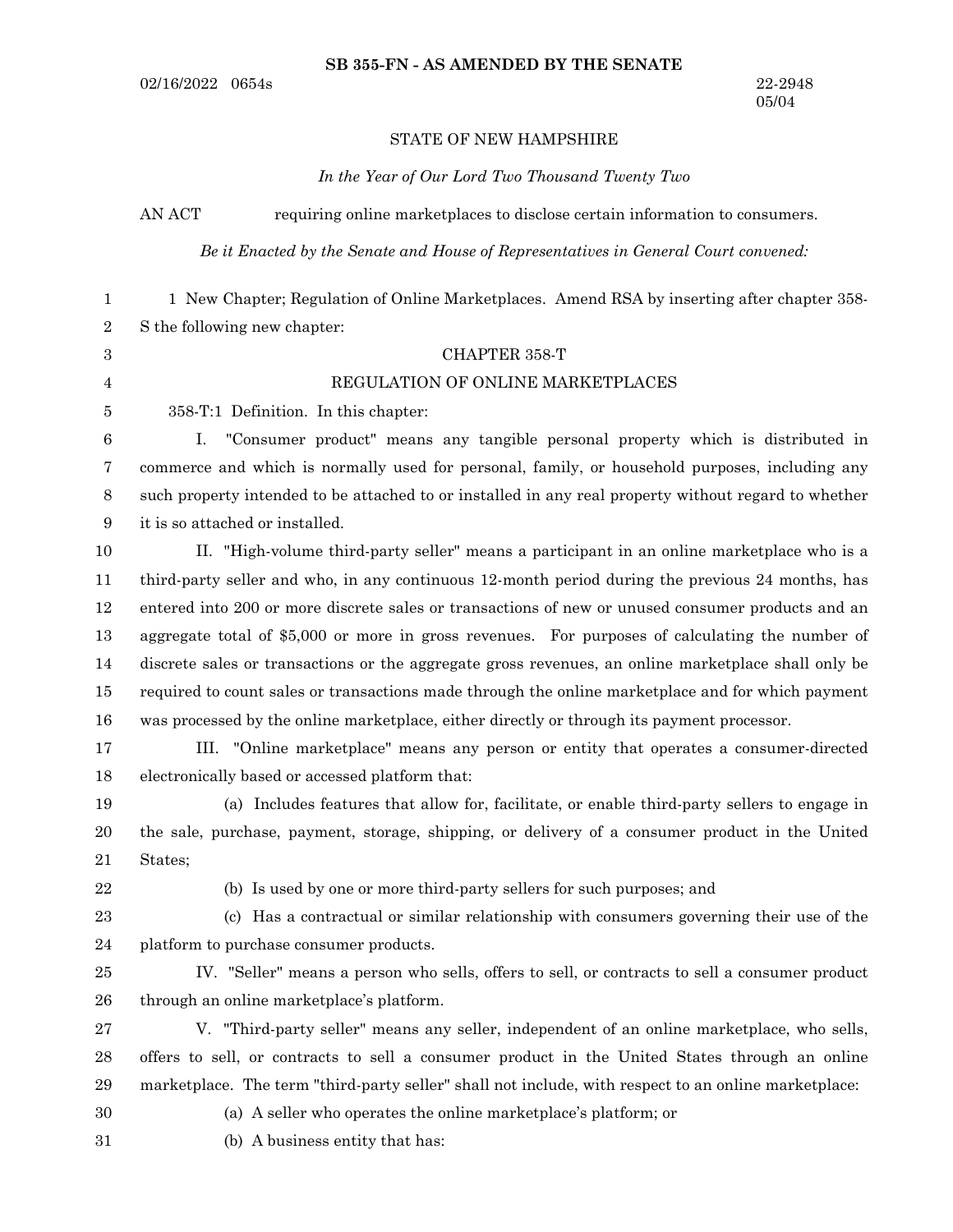### **SB 355-FN - AS AMENDED BY THE SENATE - Page 2 -**

| $\mathbf{1}$     | (1) Made available to the general public the entity's name, business address, and                  |  |  |
|------------------|----------------------------------------------------------------------------------------------------|--|--|
| $\,2$            | working contact information;                                                                       |  |  |
| $\boldsymbol{3}$ | (2) An ongoing contractual relationship with the online marketplace to provide the                 |  |  |
| $\overline{4}$   | online marketplace with the manufacture, distribution, wholesaling, or fulfillment of shipments of |  |  |
| $\bf 5$          | consumer products; and                                                                             |  |  |
| $\,6$            | (3) Provided to the online marketplace identifying information, as described in RSA                |  |  |
| $\overline{7}$   | 358-T:2, that has been verified in accordance with that section.                                   |  |  |
| $\,8\,$          | VI. "Verify" means to confirm information provided to an online marketplace pursuant to            |  |  |
| $9\,$            | this chapter, which may include the use of one or more methods that enable the online marketplace  |  |  |
| 10               | to reliably determine that any information and documents provided are valid, correspond to the     |  |  |
| 11               | seller or an individual acting on the seller's behalf, not misappropriated, and not falsified.     |  |  |
| 12               | 358-T:2 Collection and Verification of Information by Online Marketplaces.                         |  |  |
| 13               | I. In general, online marketplaces shall require that any high-volume third-party seller on        |  |  |
| 14               | the online marketplace's platform provide the online marketplace with the following information no |  |  |
| 15               | later than 10 days after qualifying as a high-volume third-party seller on the platform:           |  |  |
| 16               | (a) A bank account number, or, if the high-volume third-party seller does not have a               |  |  |
| 17               | bank account, the name of the payee for payments issued by the online marketplace to the high-     |  |  |
| 18               | volume third-party seller. The bank account or payee information required may be provided by the   |  |  |
| 19               | seller in the following ways:                                                                      |  |  |
| 20               | (1) To the online marketplace; or                                                                  |  |  |
| 21               | (2) To a payment processor or other third-party contracted by the online marketplace               |  |  |
| $\bf{22}$        | to maintain such information; provided that the online marketplace ensures that it can obtain such |  |  |
| $\bf 23$         | information on demand from such payment processor or other third-party.                            |  |  |
| 24               | (b) Contact information for high-volume third-party sellers as follows:                            |  |  |
| 25               | (1) If the high-volume third-party seller is an individual, the individual's name; or              |  |  |
| 26               | (2) If the high-volume third-party seller is not an individual, one of the following               |  |  |
| $\sqrt{27}$      | forms of contact information:                                                                      |  |  |
| 28               | (A) A copy of a valid government-issued identification for an individual acting on                 |  |  |
| 29               | behalf of such seller that includes the individual's name; or                                      |  |  |
| 30               | (B) A copy of a valid government-issued record or tax document that includes the                   |  |  |
| 31               | business name and physical address of such seller.                                                 |  |  |
| 32               | (c) A business tax identification number or, if the high-volume third-party seller does not        |  |  |
| 33               | have a business tax identification number, a taxpayer identification number.                       |  |  |
| 34               | (d) A current working email address and phone number for the high-volume third-party               |  |  |
| 35               | seller.                                                                                            |  |  |
| 36               | II. An online marketplace shall:                                                                   |  |  |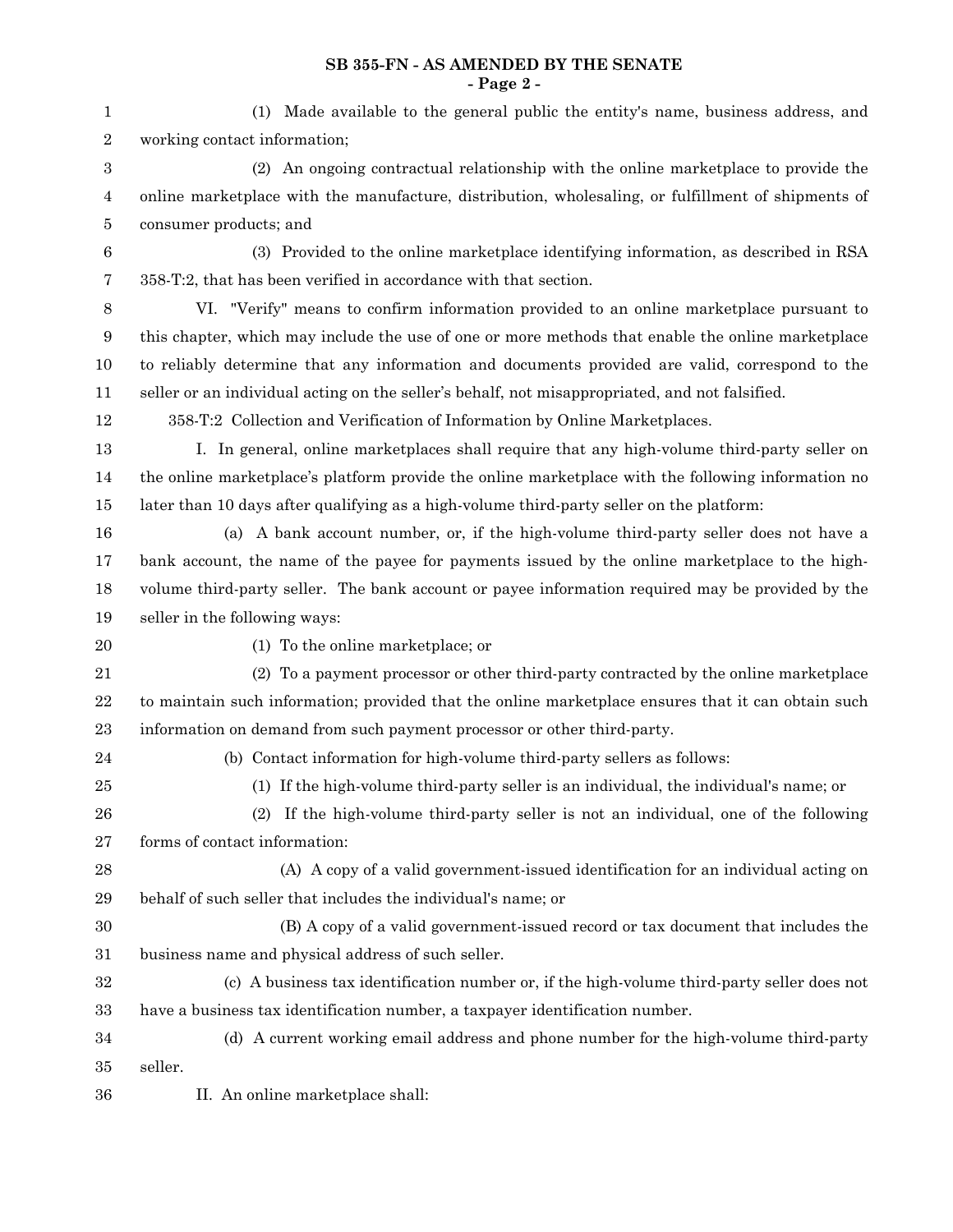# **SB 355-FN - AS AMENDED BY THE SENATE - Page 3 -**

| $\mathbf{1}$     | (a) Periodically, but not less than annually, notify any high-volume third-party seller on             |  |  |  |
|------------------|--------------------------------------------------------------------------------------------------------|--|--|--|
| $\,2$            | such online marketplace's platform of the requirement to keep any information collected under          |  |  |  |
| $\,3$            | paragraph I current; and                                                                               |  |  |  |
| 4                | (b) Require any high-volume third-party seller on such online marketplace's platform to,               |  |  |  |
| $\bf 5$          | not later than 10 days after receiving the notice under subparagraph (a), electronically certify that: |  |  |  |
| $\,6$            | (1) The high-volume third-party seller has provided any changes to such information                    |  |  |  |
| $\overline{7}$   | to the online marketplace, if such changes have occurred;                                              |  |  |  |
| $\,8\,$          | (2) There have been no changes to the high-volume third-party seller's information;                    |  |  |  |
| $\boldsymbol{9}$ | or                                                                                                     |  |  |  |
| 10               | (3) The high-volume third-party seller has provided any changes to such information                    |  |  |  |
| 11               | to the online marketplace.                                                                             |  |  |  |
| 12               | III. In the event that a high-volume third-party seller does not provide the information or            |  |  |  |
| 13               | certification required, the online marketplace shall, after providing the seller with written or       |  |  |  |
| 14               | electronic notice and an opportunity to provide such information or certification not later than 10    |  |  |  |
| 15               | days after the issuance of such notice, suspend any future sales activity of such seller until such    |  |  |  |
| 16               | seller provides such information or certification.                                                     |  |  |  |
| 17               | IV. In general, online marketplaces shall:                                                             |  |  |  |
| 18               | (a) Verify the information collected under paragraph I not later than 10 days after such               |  |  |  |
| 19               | collection; and                                                                                        |  |  |  |
| $20\,$           | (b) Verify any changes to such information not later than 10 days after being notified of              |  |  |  |
| 21               | such change by a high-volume third-party seller under paragraph II.                                    |  |  |  |
| $22\,$           | V. In the case of a high-volume third-party seller that provides a copy of a valid government-         |  |  |  |
| 23               | issued tax document, any information contained in such document shall be presumed to be verified       |  |  |  |
| $\bf{24}$        | as of the date of issuance of such record or document.                                                 |  |  |  |
| $25\,$           | VI. Data collected solely to comply with the requirements of this chapter may not be used for          |  |  |  |
| ${\bf 26}$       | any other purpose unless required by law.                                                              |  |  |  |
| $\sqrt{27}$      | VII. An online marketplace shall implement and maintain reasonable security procedures                 |  |  |  |
| $\bf{28}$        | and practices, including administrative, physical, and technical safeguards, appropriate to the        |  |  |  |
| $\,29$           | nature of the data and the purposes for which the data will be used, to protect the data collected to  |  |  |  |
| 30               | comply with the requirements of this chapter from unauthorized use, disclosure, access, destruction,   |  |  |  |
| 31               | or modification.                                                                                       |  |  |  |
| $32\,$           | 358-T:3 Disclosure of Information by Online Marketplaces to Inform Consumers.                          |  |  |  |
| 33               | I. An online marketplace shall:                                                                        |  |  |  |
| 34               | Require any high-volume third-party seller with an aggregate total of \$20,000 or<br>(a)               |  |  |  |
| 35               | more in annual gross revenues on such online marketplace, and that uses such online marketplace's      |  |  |  |
| $36\,$           | platform, to provide the information described in paragraph II to the online marketplace; and          |  |  |  |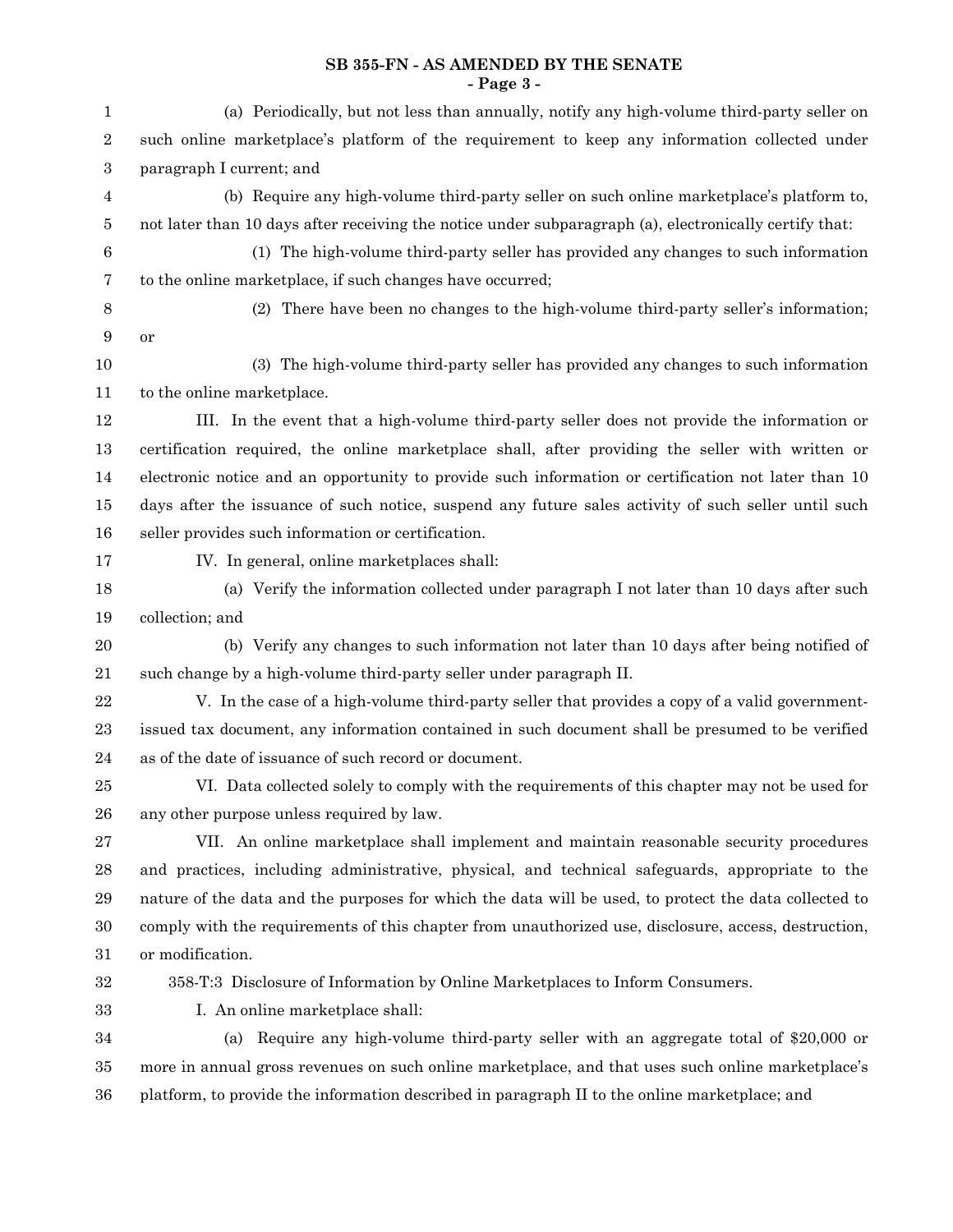# **SB 355-FN - AS AMENDED BY THE SENATE - Page 4 -**

| $\mathbf 1$      | (b) Disclose the information described in paragraph II to consumers in a conspicuous                 |
|------------------|------------------------------------------------------------------------------------------------------|
| $\,2$            | manner:                                                                                              |
| 3                | (1) In the order confirmation message or other document or communication made to                     |
| 4                | a consumer after a purchase is finalized; and                                                        |
| 5                | (2) In the consumer's account transaction history.                                                   |
| 6                | II. The information described in this paragraph is the following:                                    |
| 7                | (a) Subject to paragraph III, the identity of the high-volume third-party seller, including:         |
| 8                | The full name of the seller, which may include the seller name or seller's<br>(1)                    |
| $\boldsymbol{9}$ | company name, or the name by which the seller or company operates on the online marketplace;         |
| 10               | (2) The physical address of the seller; and                                                          |
| 11               | Contact information for the seller, to allow for the direct, unhindered<br>(3)                       |
| 12               | communication with high-volume third-party sellers by users of the online marketplace, including:    |
| 13               | (A) A current working phone number;                                                                  |
| 14               | (B) A current working email address; or                                                              |
| $15\,$           | (C) Other means of direct electronic messaging, which may be provided to the                         |
| 16               | high-volume third-party seller by the online marketplace.                                            |
| 17               | (b) Whether the high-volume third party seller used a different seller to supply the                 |
| 18               | consumer product to the consumer upon purchase, and, upon the request of an authenticated            |
| 19               | purchaser, the information described in subparagraph (a) relating to any such seller that supplied   |
| $20\,$           | the consumer product to the purchaser, if such seller is different than the high-volume third party  |
| 21               | seller listed on the product listing prior to purchase.                                              |
| 22               | III.(a) Subject to subparagraph (b), upon the request of a high-volume third-party seller, an        |
| 23               | online marketplace may provide for partial disclosure of the identity information required under     |
| 24               | subparagraph $II(a)$ in the following situations:                                                    |
| 25               | (1) If the high-volume third-party seller certifies to the online marketplace that the               |
| ${\bf 26}$       | seller does not have a business address and only has a residential street address, or has a combined |
| $27\,$           | business and residential address, the online marketplace may:                                        |
| $\bf{28}$        | Disclose only the country and, if applicable, the state in which the high-<br>(A)                    |
| 29               | volume third-party seller resides; and                                                               |
| $30\,$           | (B) Inform consumers that there is no business address available for the seller                      |
| 31               | and that consumer inquiries should be submitted to the seller by phone, email, or other means of     |
| $32\,$           | electronic messaging provided to such seller by the online marketplace.                              |
| 33               | (2) If the high-volume third-party seller certifies to the online marketplace that the               |
| 34               | seller is a business that has a physical address for product returns, the online marketplace may     |
| $35\,$           | disclose the seller's physical address for product returns.                                          |
| 36               | (3) If a high-volume third-party seller certifies to the online marketplace that the                 |
| 37               | seller does not have a phone number other than a personal phone number, the online marketplace       |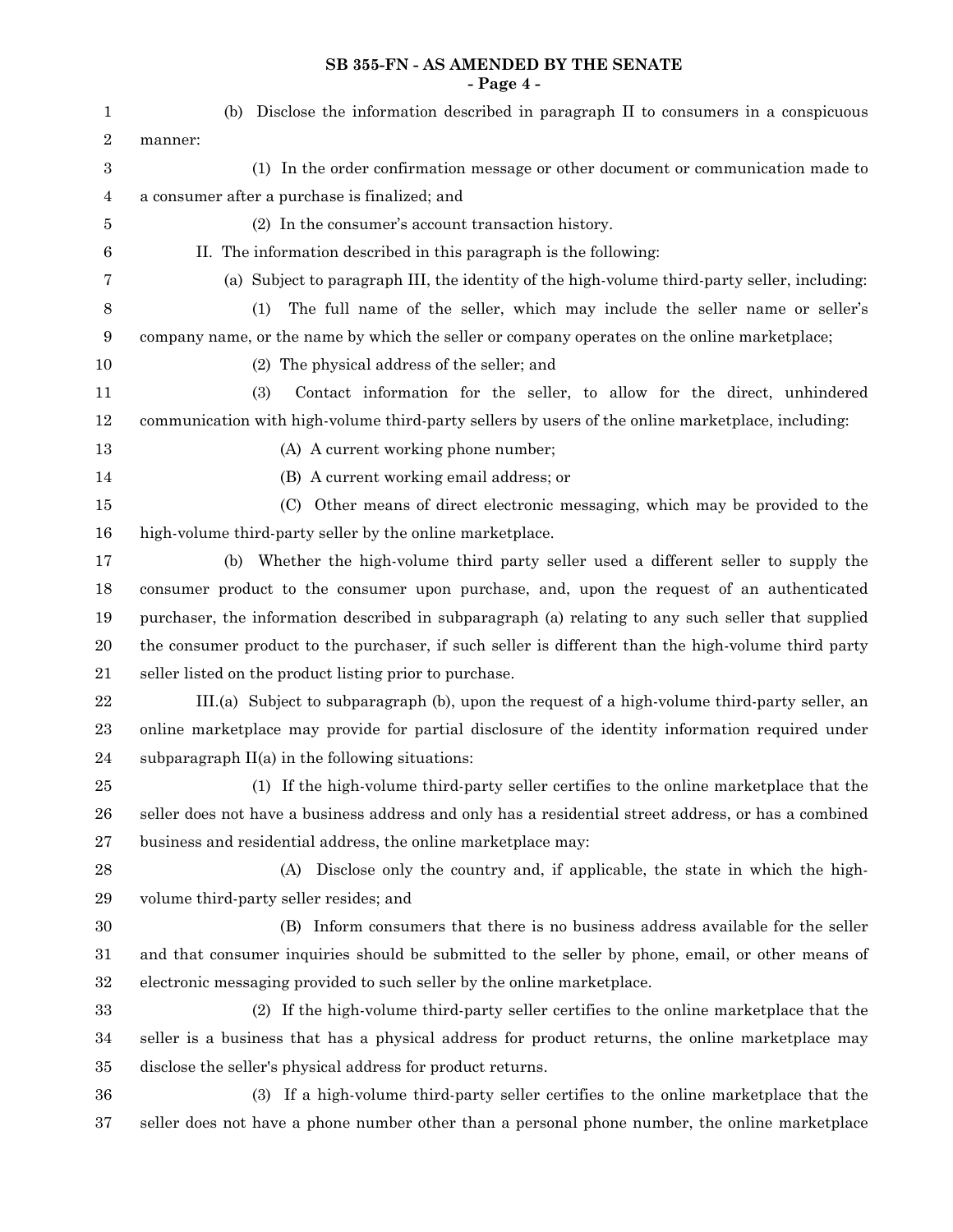shall inform consumers that there is no phone number available for the seller and that consumer inquiries should be submitted to the seller's email address or other means of electronic messaging provided to such seller by the online marketplace. 1 2 3

4

(b) If an online marketplace becomes aware that a high volume third-party seller has made a false representation to the online marketplace in order to justify the provision of a partial disclosure under subparagraph (a) or that a high-volume third-party seller who has requested and received a provision for a partial disclosure under subparagraph (a) has not provided responsive answers within a reasonable timeframe to consumer inquiries submitted to the seller by phone, email, or other means of electronic messaging provided to such seller by the online marketplace, the online marketplace shall, after providing the seller with written or electronic notice and an opportunity to respond not later than 10 days after the issuance of such notice, suspend any future sales activity of such seller unless such seller consents to the disclosure of the identity information required under subparagraph II(a). 5 6 7 8 9 10 11 12 13

III. An online marketplace shall disclose to consumers in a clear and conspicuous manner on the product listing of any high-volume third-party seller, a reporting mechanism that allows for electronic and telephonic reporting of suspicious marketplace activity to the online marketplace. 14 15 16

IV. If a high-volume third-party seller does not comply with the requirements to provide and disclose information under this subsection, the online marketplace shall, after providing the seller with written or electronic notice and an opportunity to provide or disclose such information not later than 10 days after the issuance of such notice, suspend any future sales activity of such seller until the seller complies with such requirements. 17 18 19 20 21

358-T:4 Enforcement. Any violation of the provisions of this chapter is an unfair or deceptive act or practice within the meaning of RSA 358-A:2. Any right, remedy, or power given to the attorney general in RSA 358-A may be used to enforce the provisions of this chapter. 22 23 24

358-T:5 Rulemaking. The attorney general may adopt rules under RSA 541-A relative to the collection and verification of information under this chapter, provided that such regulations are limited to what is necessary to collect and verify such information. 25 26 27

358-T:6 Preemption. No political subdivision shall establish, mandate, or otherwise require online marketplaces to verify information from high-volume third-party sellers on a one-time or ongoing basis or disclose information to consumers. 28 29 30

2 Contingency. If the attorney general certifies to the director of the office of legislative services that H.R. 5502 (117th Congress (2021-2022)) or similar federal legislation requiring online marketplaces to verify and disclose certain information has become law prior to January 1, 2023, section 1 of this act shall not take effect. If H.R. 5502 or similar federal legislation requiring online marketplaces to verify and disclose certain information does not become law, section 1 of this act shall take effect January 1, 2023. 31 32 33 34 35 36

3 Effective Date. 37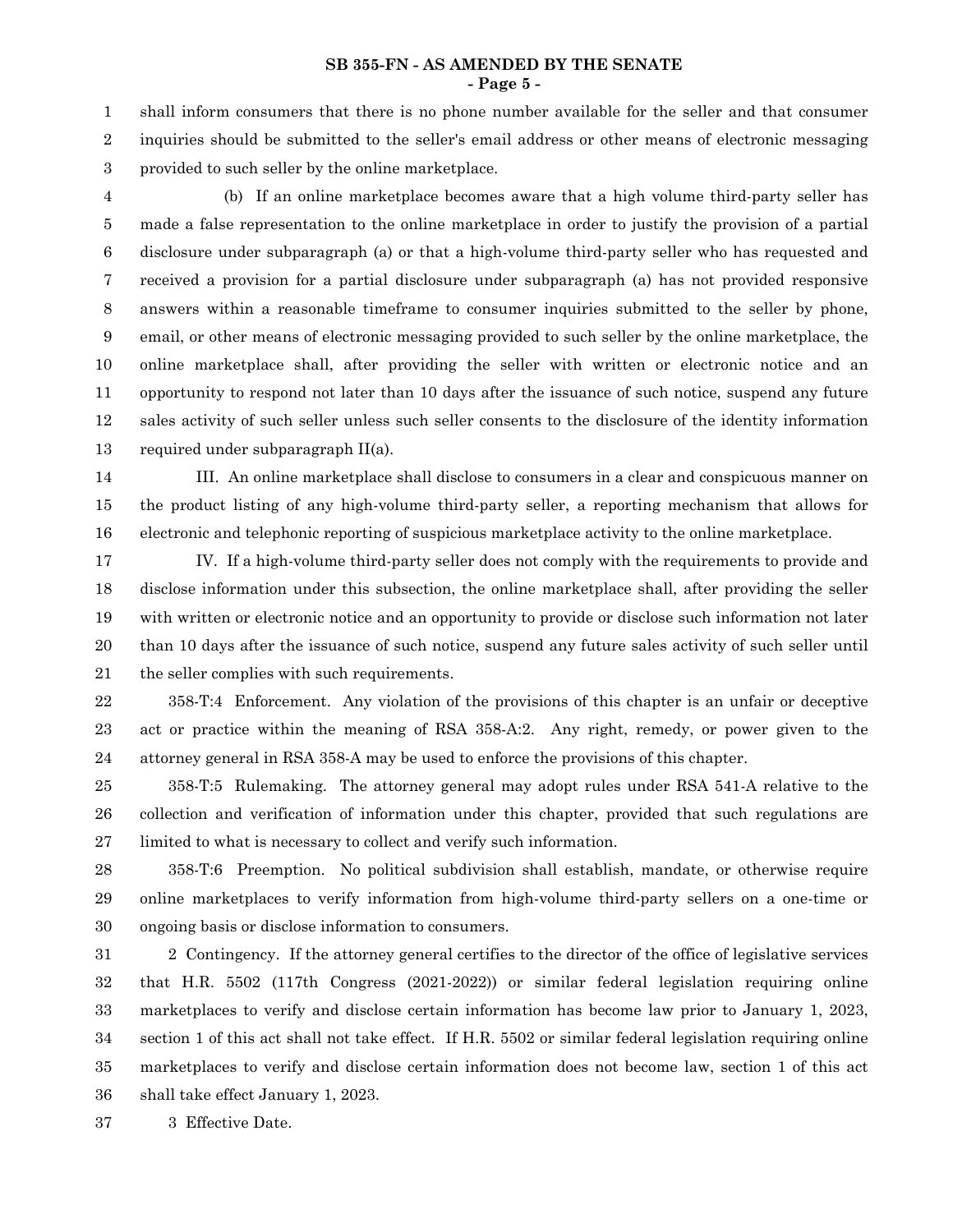## **SB 355-FN - AS AMENDED BY THE SENATE - Page 6 -**

- I. Section 1 of this act shall take effect as provided in section 2 of this act. 1
- II. The remainder of this act shall take effect upon its passage. 2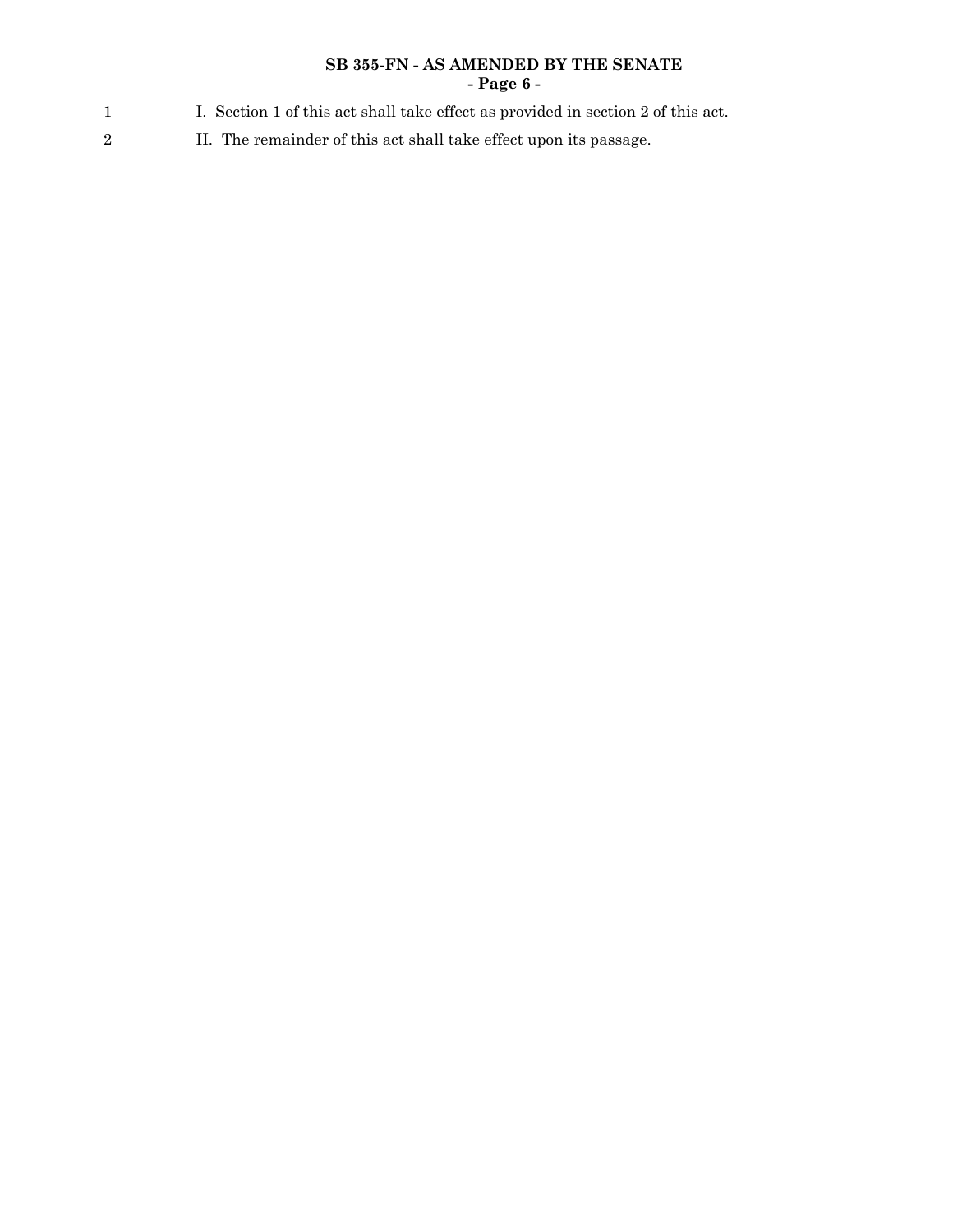LBA 22-2948 Amended 3/1/22

# **SB 355-FN- FISCAL NOTE** AS AMENDED BY THE SENATE (AMENDMENT #2022-0654s)

AN ACT requiring online marketplaces to disclose certain information to consumers.

FISCAL **IMPACT:** [X] State [X] County [ ] Local [ ] None

|                        |             | <b>Estimated Increase / (Decrease)</b> |                            |                            |
|------------------------|-------------|----------------------------------------|----------------------------|----------------------------|
| <b>STATE:</b>          | FY 2022     | FY 2023                                | FY 2024                    | FY 2025                    |
| Appropriation          | \$0         | \$0                                    | \$0                        | \$0                        |
| Revenue                | \$0         | \$0                                    | \$0                        | $\$0$                      |
| <b>Expenditures</b>    | \$0         | Indeterminable<br>Increase             | Indeterminable<br>Increase | Indeterminable<br>Increase |
| <b>Funding Source:</b> | X   General | Education                              | Highway                    | Other                      |

### **COUNTY:**

| Revenue             | $\$0$ | $\$0$          | $\$0$          | ሶሶ<br>æЛ.      |
|---------------------|-------|----------------|----------------|----------------|
| <b>Expenditures</b> | \$0   | Indeterminable | Indeterminable | Indeterminable |
|                     |       | Increase       | Increase       | Increase       |

## **METHODOLOGY:**

This bill requires third-party sellers to provide certain information to online marketplaces and to consumers. The bill makes the failure to do so a violation of the consumer protection act.

This bill contains penalties that may have an impact on the New Hampshire judicial and correctional systems. There is no method to determine how many charges would be brought as a result of the changes contained in this bill to determine the fiscal impact on expenditures. However, the entities impacted have provided the potential costs associated with these penalties below.

| Judicial Council                                                                                                   | FY 2022                                         | FY 2023                                         |  |
|--------------------------------------------------------------------------------------------------------------------|-------------------------------------------------|-------------------------------------------------|--|
| Public Defender Program                                                                                            | Has contract with State to<br>provide services. | Has contract with State to<br>provide services. |  |
| Contract Attorney – Felony                                                                                         | \$825/Case                                      | \$825/Case                                      |  |
| Contract Attorney –<br>Misdemeanor                                                                                 | $$300/C$ ase                                    | $$300/C$ ase                                    |  |
| Assigned Counsel – Felony                                                                                          | $$60/H$ our up to $$4,100$                      | $$60/H$ our up to $$4,100$                      |  |
| Assigned Counsel -<br>Misdemeanor                                                                                  | \$60/Hour up to \$1,400                         | \$60/Hour up to \$1,400                         |  |
| The best of the model of the beam compared to be found in dimensional beam the motionial of being incompany of the |                                                 |                                                 |  |

It should be noted that a person needs to be found indigent and have the potential of being incarcerated to be eligible for indigent defense services. Historically, approximately 85% of the indigent defense caseload has been handled by the public defender program, with the remaining cases going to contract attorneys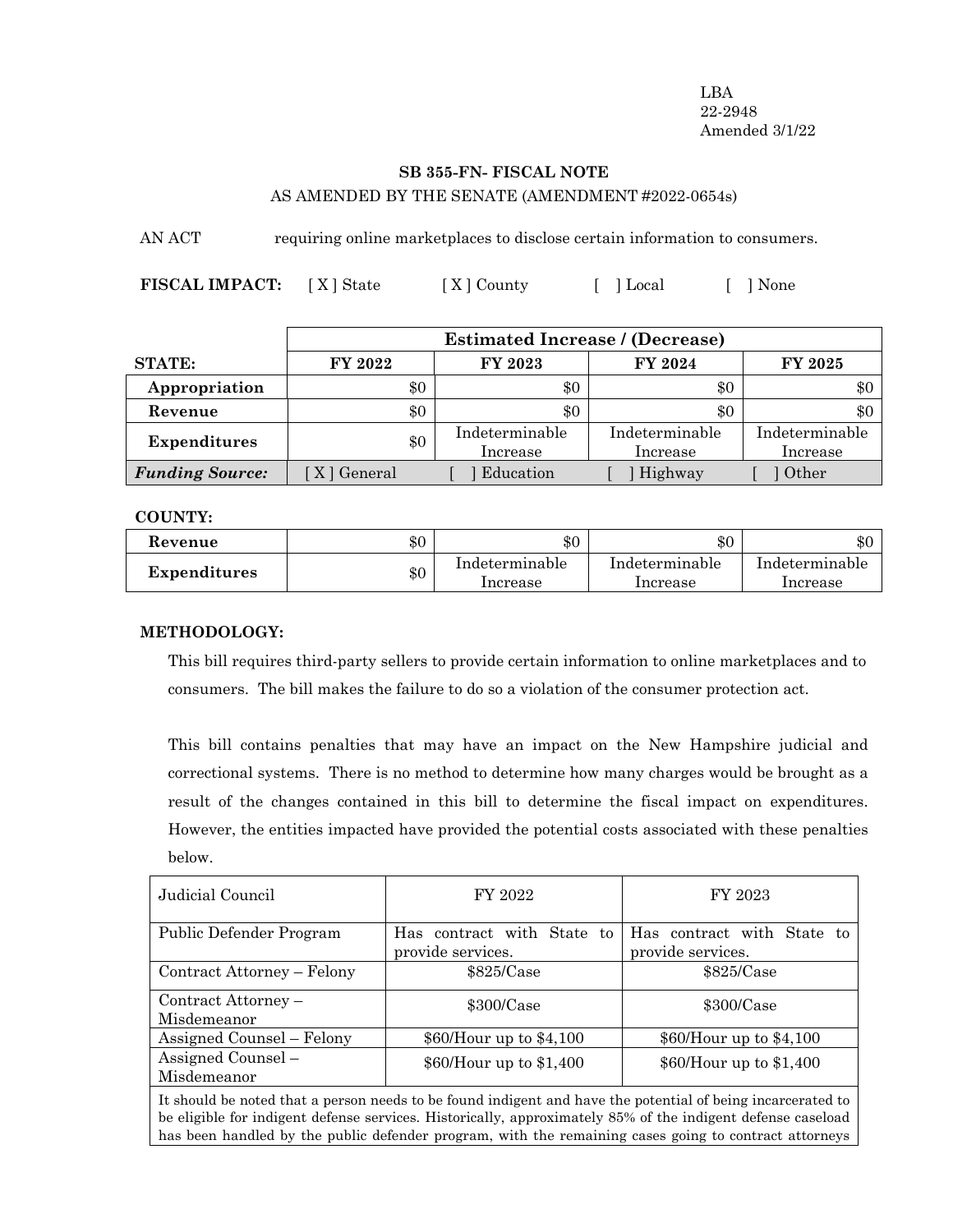(14%) or assigned counsel (1%). Beginning in March of 2021, the public defender program has had to close intake to new cases due to excessive caseloads. Due to these closures, the contract and assigned counsel program have had to absorb significantly more cases. The system is experiencing significant delays in appointing counsel and the costs of representation have increased due to travel time and multiple appointments.

| Department of Corrections                                                   | FY 2022        | FY 2023        |
|-----------------------------------------------------------------------------|----------------|----------------|
| FY 2021 Average Cost of<br>Incarcerating an Individual                      | \$54,386       | \$54,386       |
| FY 2021 Annual Marginal<br>Cost of a General Population<br>Inmate           | \$5,715        | \$5,715        |
| FY 2021 Average Cost of<br>Supervising an Individual on<br>Parole/Probation | \$603          | \$603          |
| NH Association of Counties                                                  | FY 2022        | FY 2023        |
| <b>County Prosecution Costs</b>                                             | Indeterminable | Indeterminable |
| <b>Estimated Average Daily Cost</b><br>of Incarcerating an Individual       | \$105 to \$125 | \$105 to \$125 |

This bill contains penalties that will have an indeterminable impact on the Judicial Branch system. There is no method to determine how many charges would be brought as a result of the changes contained in this bill to determine the fiscal impact on expenditures. In the past the Judicial Branch has used averaged caseload data based on time studies to estimate the fiscal impact of proposed legislation. The per case data on costs for routine criminal cases currently available to the Judicial Branch are based on studies of judicial and clerical weighted caseload times for processing average routine criminal cases that are more than fifteen years old so the data does not have current validity. A new case study is being conducted and updated estimates will be available in the future.

The Department of Justice (DOJ) states this bill would allow it to investigate and pursue civil and criminal actions under the Consumer Protection Act for violations of this proposed statute. The bill would require third-party sellers to provide banking and contact information to be verified by online marketplaces. It further requires these marketplace annually to request updates to the information from the sellers and to certify if the information remains unchanged. The bill allows the DOJ to adopt rules related to the collection and verification of the information. The DOJ indicates the fiscal impact of the enforcement provision is indeterminable because it is not possible to predict how many enforcement actions the DOJ would bring. Depending on the number of actions, the DOJ may need additional resources to fulfill its obligations.

### **AGENCIES CONTACTED:**